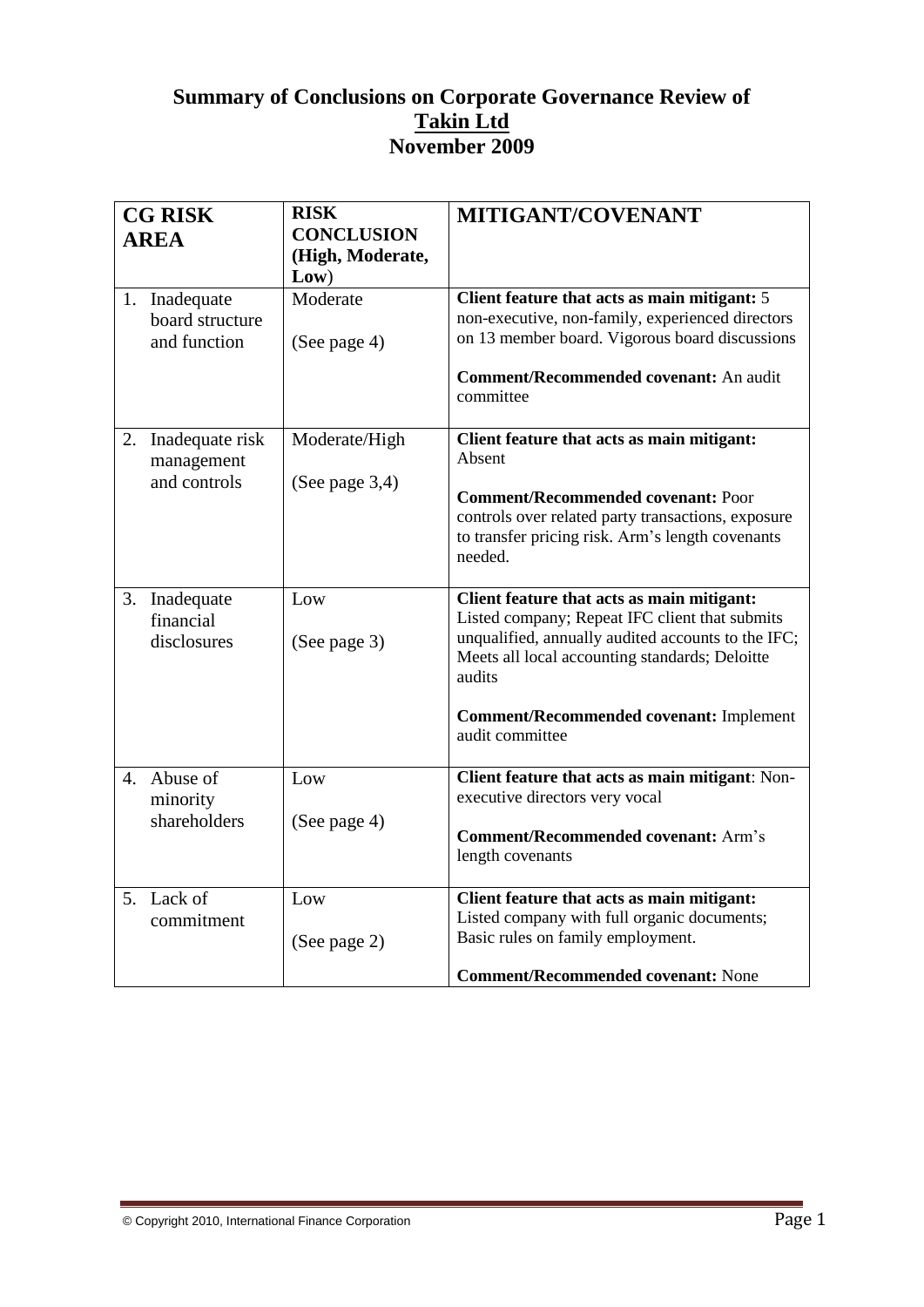## **Report on the Corporate Governance Review (CGR)**

**of**

**Takin, S.A. de C.V.**

### **Introduction:**

*The Transaction:* Takin, S.A. de C.V. (the "Company" or "Takin") is seeking an IFC corporate loan of \$12.5M to fund its 2005-07 strategic expansion plan (the "Project") for the construction of 72 new Takin stores and environmental and social and health and safety improvements at some of its facilities.

*Ownership and Corporate Structure:* The Company is listed on the Bexhillian Stock Exchange since 1984, but remains family owned and managed. It is held by the Takin-Theo family and the current shareholders include the 5 Takin brothers (sons of the original founder), two of whom are actively involved in the management of the Company. The shareholding structure is shown in Annex 2.

*CG Risk Tiering:* Given the size and type of transaction, the risk tiering indicated a CGR. For the initial engagement with the client a corporate governance matrix (CGM) was used. For the appraisal, a CG Review Generator was used to guide the data collection and analysis.

#### **Finding from the Corporate Governance Review**

*Corporate Governance Matrix*: While Takin fared well in terms of required attributes for transparency and disclosure (in compliance with Bexhillian GAAP guidelines), it only partially complies with those related to: commitment to corporate governance, structure and functioning of the board, and shareholders. In terms of IFC's CGM for listed entities, Takin, does not comply with the majority of the requirements.

*Commitment:* In the last few years, Takin increased its commitment to good corporate governance and has taken several steps to adopt some best practices in corporate governance (in line with its stock listing and public debt issuance), such as: (i) reducing to two (from five) the number of family members working in the Company<sup>1</sup>; (ii) requiring minimal qualifications for family members to be entitled to work in the Company; and (iii) having five non-executive directors at the board. Nonetheless, the Company is still fully-owned by the Takin Theo family and continues to be run as a family entity. For instance, all decisions are centralized in the CEO (as the board acts only as an advisory committee), and there are no guidelines on the family use of Company's assets and resources.

*Succession*. The CEO, at 56-years old, has not quite reached the age where succession is an issue but is nonetheless training his younger brother, Bart, as his shadow CEO (as Bart will eventually

<u>.</u>

<sup>&</sup>lt;sup>1</sup> Currently only 2 of the 5 sons to the founder occupy senior management positions, Enrique as CEO and Bart, the General Manager.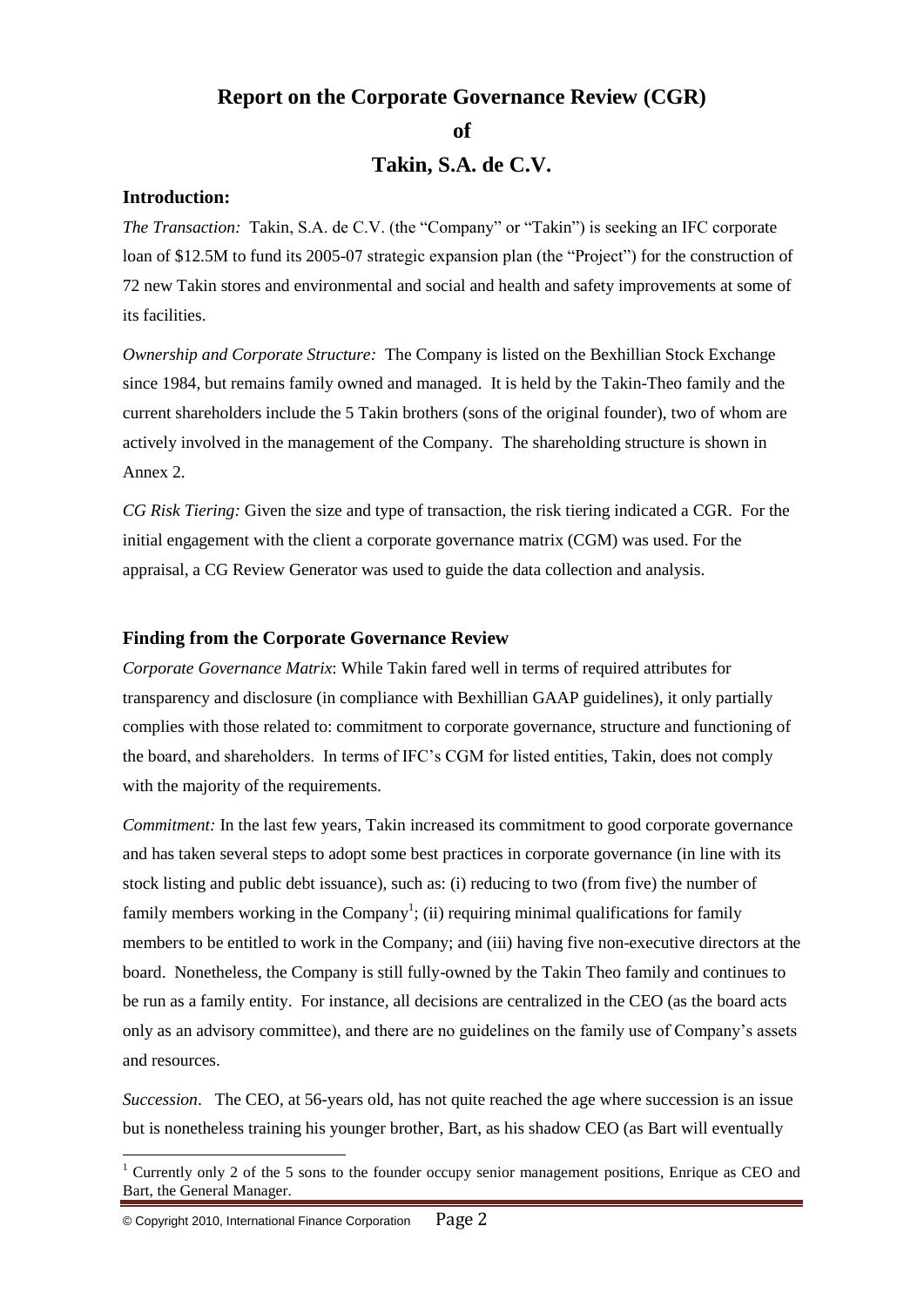succeed him). Thus, Bart Takin currently has two roles in the Company, the General Manager role, and the shadow-CEO. In addition, the family has identified 5 members of the third generation who, despite their young age (middle- to late twenties in the average) seem to have good prospects for eventually succeeding Bart.

*Board.* Takin's board is composed of 13 members, 7 of whom are family-related, one whom is a company executive, and the remaining 5 of whom are non-executive directors. While the board meets once a month to design/implement Takin's policies, discuss business strategies, and monitor its performance and results, in actual fact, it functions as an advisory committee to the CEO, as none of the members have voting rights and the CEO is ultimately responsible to take all decisions. This arrangement was agreed by the founder and the five sons, but ultimately does lead to disagreements between the CEO and his four siblings. For instance, the team found out that whereas the CEO does not intend to take measures to have its shares trade with liquidity at the stock exchange, the remaining four-brothers would welcome this as they have no exit alternative other than to exchange shares among themselves<sup>2</sup>.

*Related-Party Transactions*. The family uses loopholes in Bexhillian corporate and tax law to generate advantageous situations for themselves. However, Takin and the family's creativity (and flexibility) in adapting to the Bexhillian corporate and fiscal system is probably no exception to the rule (other than for listed corporations), and we have seen some of this creativity even with some of our investee entities (such as Salvatore Ltd). The difference is that (i) Takin has been transparent enough to openly disclose these schemes with us; and (ii) Takin is not too sophisticated, so we were able to identify some of these on our own. In fact, Takin has represented to us that while it takes advantage of weaknesses in the corporate and tax laws, they are committed to operate within the law. In fact, the appraisal team believes Takin's schemes are more a reflection of an inefficient Bexhillian tax regulation system. The Project Team has discussed these issues with the Takin's legal and tax advisors (KPMG) and a clean opinion will be issued from them in the following days.

*Financial Reporting, Internal Controls and Internal Audit:* This transaction would be IFC's third transaction with the Company, including an indirect loan through Cabecoa Credit Line in 1997 for US\$20.0 million, which has been fully repaid. IFC's first direct investment in Takin is relatively recent; it was disbursed in 2002 and repayment period will start in September 2005. Since disbursement, the Company has remained in compliance with IFC's covenants. These covenants include the timely filing of audited, unqualified annual financial statements, quarterly reports, internal audit summaries and management reports on the internal controls. The reports reflect a well run reporting, control and audit function.

<u>.</u>

<sup>&</sup>lt;sup>2</sup> The Takin brothers have right of first offer if one of them wants to sell all or part of its shares.